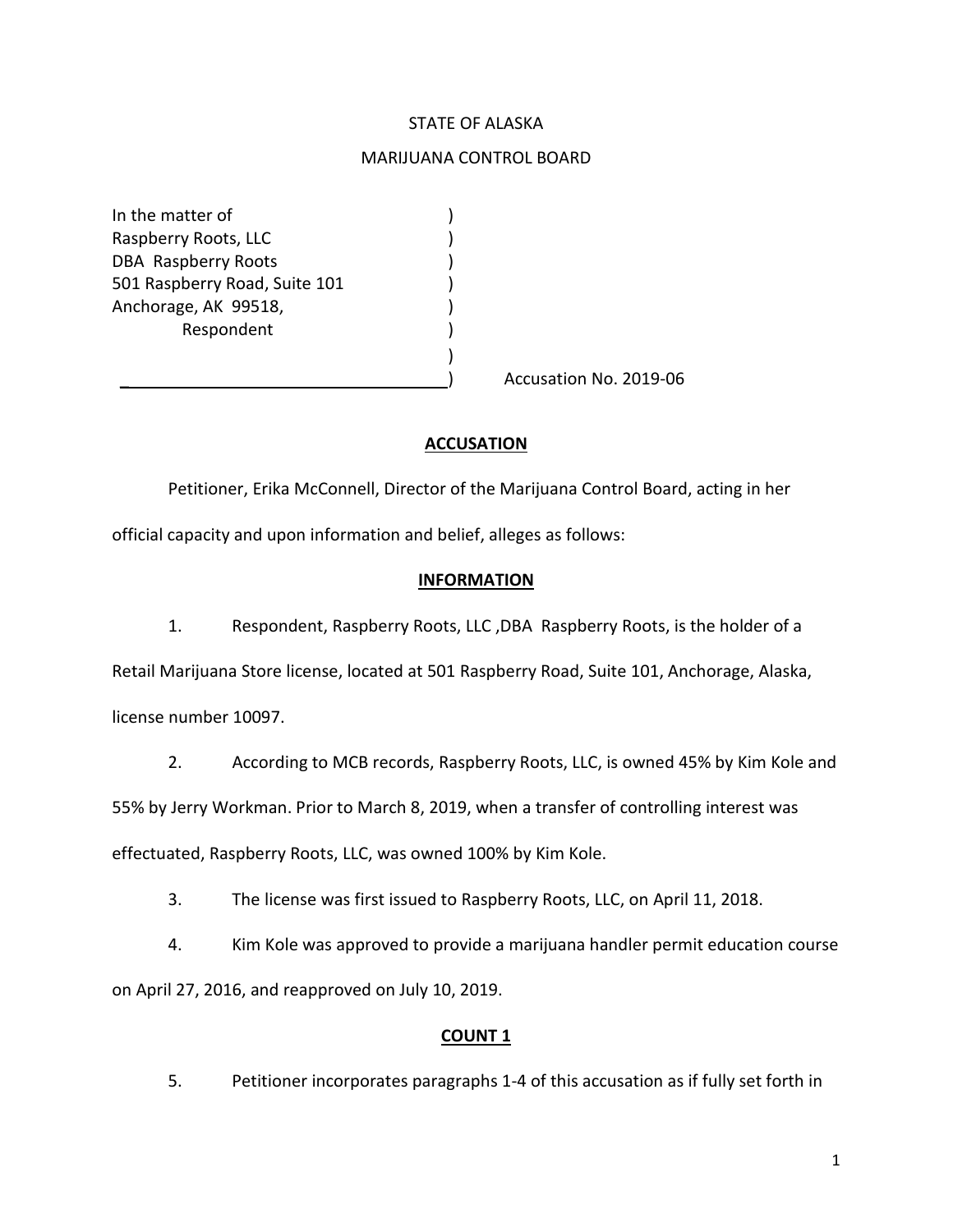Count 1.

6. On April 30, 2018, the respondent trained two new employees, allowing them to handle marijuana and make sales although they did not have handler permits. The two employees applied for their handler permits on May 1, 2018. A notice of violation was issued on May 3, 2018, and provided to the board at the June 2018 meeting. The respondent did not provide a response to the NOV. (See Attachment A)

7. The above-described action, consisting of allowing an employee to be on the licensed premises of the retail marijuana store and sell marijuana at the retail marijuana store without a handler permit, violates 3 AAC 306.320 and 3 AAC 306.700, which is grounds for discipline under 3 AAC 306.810(b).

**Wherefore,** in accordance with AS 17.38.121(b)(3) and 3 AAC 306.840, petitioner asks:

8. That the Marijuana Control Board find that the respondent, Raspberry Roots, LLC, dba Raspberry Roots, committed the acts alleged above.

9. That the Marijuana Control Board issue a civil fine of \$10,000 to Raspberry Roots, LLC, dba Raspberry Roots, license number 10097;

10. For such other relief as the Marijuana Control Board considers appropriate.

Dated at Anchorage, Alaska, this 22nd day of October, 2019.

Euha M Connell

Erika McConnell, Director Marijuana Control Board